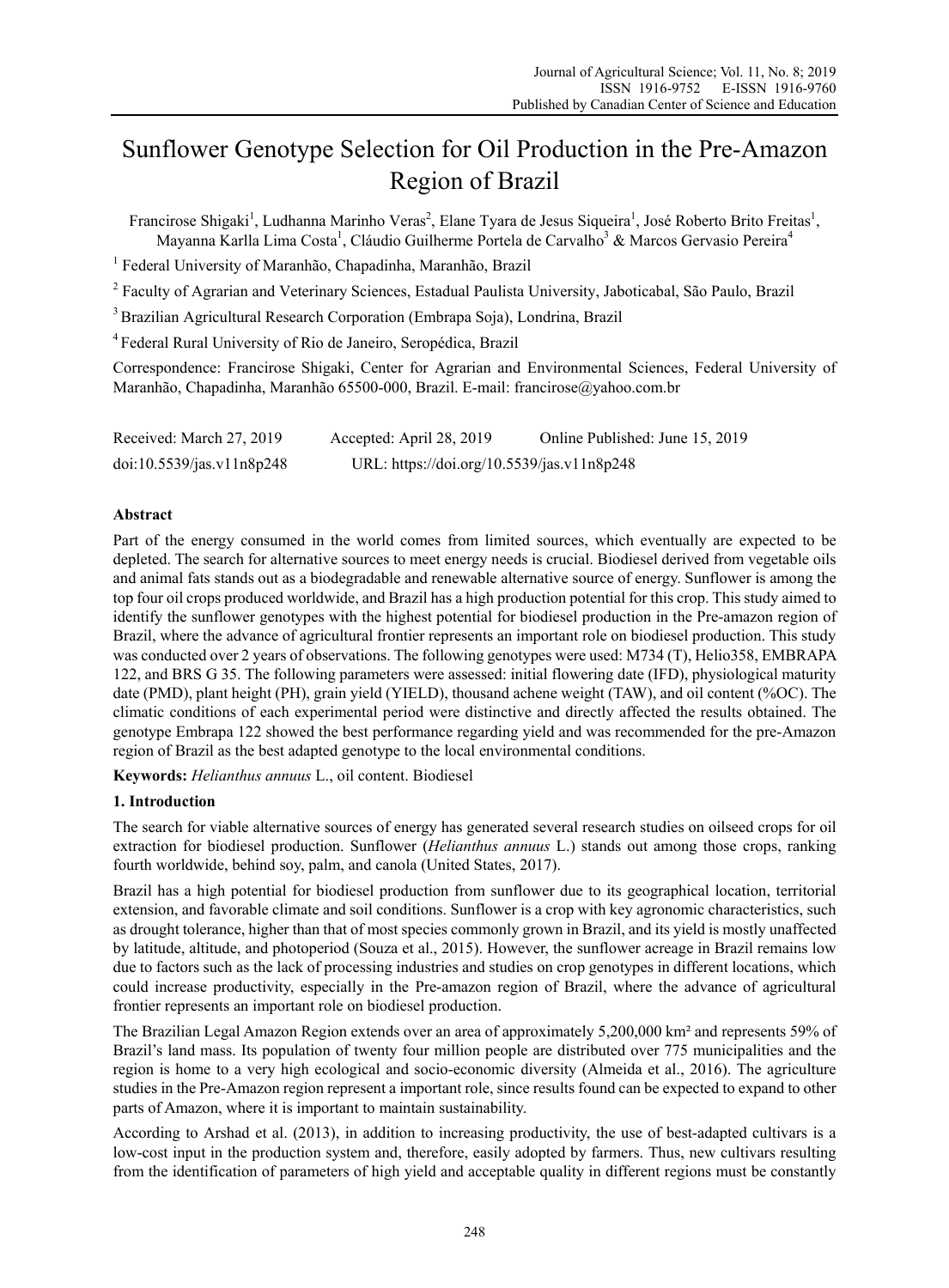assessed, while considering, in particular, the existence of genotype  $\times$  environment interactions to determine the agronomic behavior of the genotypes and their adaptation to different local conditions (Casadebaig et al., 2011).

In the Legal Amazon region, Piauí and Maranhão states are the only states recommended by the Ministry of Agriculture, Livestock and Food Supply (Ministry of Agriculture, Livestock and Supply-MAPA-Brazil, 2016) for sunflower growth based on agricultural zoning (Embrapa Algodão, 2008). Genotypes that are able to meet all industrial demands regarding productivity and quality of the raw material must be identified. Accordingly, this study was conducted to identify the sunflower genotypes with the highest production potential for biodiesel production in the Legal Amazon Region of Brazil.

## **2. Materials and Methods**

## *2.1 Site Description*

The experiment was conducted at the Federal University of Maranhão (Universidade Federal do Maranhão-UFMA), at the Center of Agricultural and Environmental Sciences (Centro de Ciências Agrárias e Ambientais-CCAA), located at the pre-Amazon region of Brazil, at 03º44′30″ South, 43º21′37″ West, 105 m above sea level (IBGE, 2015). According to the Köppen climate classification, this region has an Aw tropical climate with dry winter and rainy summer and 1400 mm average annual precipitation. The soil of the experimental area is classified as Oxisol (Latossolo Amarel) and has the following characteristics: pH 5.6 in water, 0.65 cmol<sub>c</sub> dm<sup>-3</sup> Ca, 0.25 cmol<sub>c</sub> dm<sup>-3</sup> Mg, 0.6 cmol<sub>c</sub> dm<sup>-3</sup> Al, and 5.35 cmol<sub>c</sub> dm<sup>-3</sup> H + Al.

## *2.2 Plant Material and Experimental Approach*

The genotypes M734 (control), Helio 358, Embrapa 122, and BRS G 35 were used. The first two genotypes are simple hybrids, and the last two are varieties (open-pollinated populations).

In the 1st study year, sowing was conducted on March 15, 2012. Sunflower germination occurred 3 days after planting. Two-stage fertilization (fertilization at planting and topdressing) was conducted. For the fertilization at planting, 60 kg N ha<sup>-1</sup>, 80 kg P<sub>2</sub>O<sub>5</sub> ha<sup>-1</sup>, and 80 kg K<sub>2</sub>O ha<sup>-1</sup> were applied. Topdressing was performed 30 days after sowing, using 40 kg N ha<sup>-1</sup> and 50 kg K<sub>2</sub>O ha<sup>-1</sup>, and leaf fertilization was performed 3 days after topdressing by applying Boron at a dose of 1 kg B ha<sup>-1</sup>. Crop irrigation began 35 days after sowing, with the addition of an 8-mm water blade, for 15 irrigations at 120 mm.

Plants were measured 1 week before harvesting, which was 95 days after sowing. In the harvest, the two central rows were considered the useful area. Prior to harvest, the flower heads were covered with gunnysacks to protect them from birds. After the harvest, the samples were separated to analyze the production parameters. In the 2nd study year, sunflower sowing was performed on March 11, 2013, with fertilization performed at planting and using the same nutrient doses as the 1st study year. Topdressing was performed on April 1, 2013, and Boron leaf fertilization was performed 10 days after topdressing.

The first irrigation was performed 34 days after sowing, using the same protocol as the first study year. However, because the 2nd study year had a good precipitation index, supplemental irrigation was stopped 25 days after sowing to ensure good crop growth.

Harvesting was performed 102 days after sowing; then, the samples were separated and taken for analysis of production parameters.

# *2.3 Experimental Design and Statistical Analysis*

 $A$  4  $\times$  2 factorial randomized block design was used with four sunflower genotypes and two periods (1st and 2nd) year) in split-plots with four replicates, totaling 16 plots. Each plot had four 6-m-long rows separated by 0.70 m, and each row had 21 plants spaced at 0.30 m apart. The data collected in the field and laboratory tests were subjected to analysis of variance and to the Tukey test at 5% probability. The data presented normality by the Shapiro Wilk test and homoskedasticity by the Cochran test. The yield (YIELD) variable showed normality but not homoscedasticity. Therefore, the values of this variable were  $Log2x$ -transformed (logarithm of  $\times$  to the base 2) to assess the significance. The software used to perform the statistical tests was InfoStat®.

# *2.4 Tests Performed*

Data were collected for the following assessments: initial flowering date (IFD), physiological maturity date (PMD), plant height (PH), grain yield (YIELD), oil content (%OC), and thousand achene weight (TAW).

The method used to quantify the OC% of the different genotypes was based on procedures defined by the International Union of Pure and Applied Chemistry (IUPAC), which have been revised and adapted by Embrapa Soja (2001). Extraction was performed with hexane followed by dichloromethane in a Soxhlet extractor with a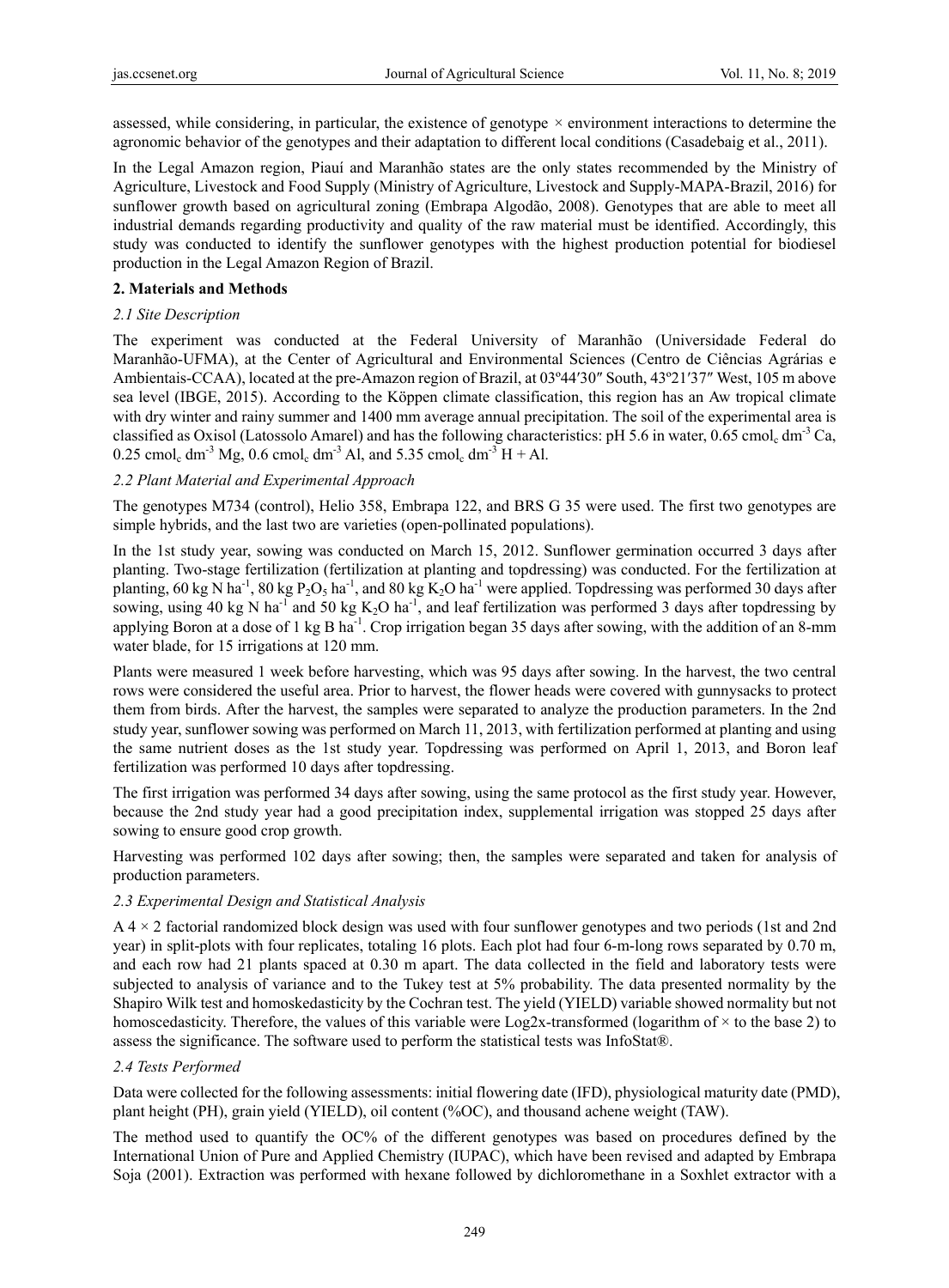500-mL distillation flask and a reflux condenser 25 cm in height by 5 cm in inner diameter. The process was repeated three times for each solvent, and the reflux was performed at intervals of approximately 10 min for 3 hours to estimate the yield of oil  $ha^{-1}$ .

### **3. Results**

In the 1st year, the IFD ranged from 29 to 36 days, with M734 beginning to flower at 36 days, and the other genotypes beginning to flower at 29 days (Figure 1). Conversely, in the 2nd year, the genotypes M734, Helio 378, and Embrapa 122 began flowering at 60 days and the genotype BRS G 35 at 55 days. Significant differences (P < 0.05) in the PMD occurred between the genotypes tested only in the 1st study year, ranging from 58 to 65 days to reach physiological maturity; the genotypes BRS G 35 and Helio 378 required from 62 and 65 days, respectively, to reach maturity, whereas the other genotypes required 58 days (Table 1).



Figure 1. Initial flowering date (IFD) of four sunflower genotypes (*Helianthus annuus* L.) tested in two consecutive years

In the  $2<sup>nd</sup>$  vear, physiological maturity ranged from 90 to 95 days, which was a later maturity but with no significant differences from the 1<sup>st</sup> year. PH ranged from 70 to 87 cm in the 1<sup>st</sup> study year, whereas PH ranged from 105 to 122 cm in the 2<sup>nd</sup> year. However, no significant differences existed according to the Tukey test (p > 0.05). The parameter YIELD ranged from 1063 to 2531 kg ha<sup>-1</sup> among the genotypes in the 1<sup>st</sup> year, and the genotype M734 (T) had the lowest value; in the  $2^{nd}$  year, the genotype Embrapa 122 (T) stood out with a 2354 kg  $ha<sup>-1</sup>$  yield, differing significantly from the other genotypes (Table 1). Figure 1. Initial flowering date (IFE<br>
Figure 1. Initial flowering date (IFE<br>
In the 2<sup>nd</sup> year, physiological maturity<br>
significant differences from the 1<sup>st</sup> year.<br>
from 105 to 122 cm in the 2<sup>nd</sup> year. How<br>
0.05). The

No significant differences in the TAW were found between the genotypes in the  $1<sup>st</sup>$  study year, which ranged from 21 to 23 g, and the genotypes in the  $2<sup>nd</sup>$  study year, which ranged from 21.7 g to 23.5 g. Lastly, the genotype M734 (T) had the highest %OC in the 1<sup>st</sup> year, at 42%, differing significantly ( $P < 0.05$ ) from the other genotypes, which showed no significant differences among each other. In the 2<sup>nd</sup> year, no significant differences were found ( $P < 0.05$ ), with values ranging from 39 to 44%, and the genotypes Helio 358 and BRS G 35 showed the best performances (Table 1).

In the 1<sup>st</sup> study year, the OC% was proportional to the YIELD for all genotypes, and the genotype M734(T) had the lowest ratio due to the YIELD of this genotype.

In the 2<sup>nd</sup> study year, the Oil yield  $\times$  yield ratio was similar to that of the 1<sup>st</sup> year for all genotypes. However, the ratio of the genotype BRS G 35 was favorable in the 2<sup>nd</sup> year, with a good oil yield, despite the lower YIELD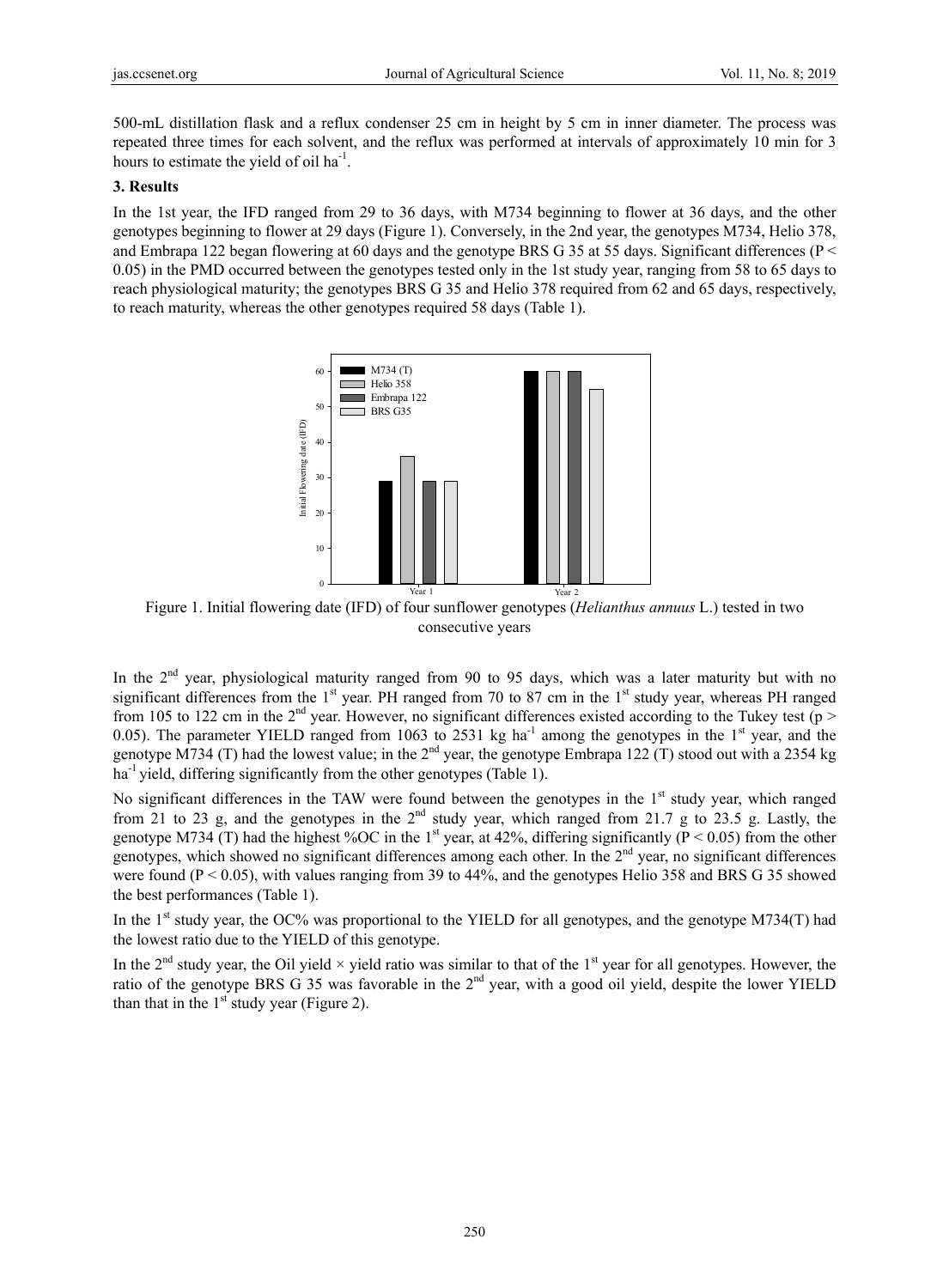| Genotypes                     | M734(T)    | Helio $358(T)$                    | Embrapa 122 (T) | <b>BRS G 35</b> |  |  |
|-------------------------------|------------|-----------------------------------|-----------------|-----------------|--|--|
| Period                        |            | Physiological maturity date (PMD) |                 |                 |  |  |
| Year 1                        | 58.0Bb     | 65.0Ab                            | 58.0Bb          | $62.0$ AB $b$   |  |  |
| Year 2                        | 95.0Aa     | 95.0 Aa                           | 95.0 Aa         | 90.0 Aa         |  |  |
| Plant height (PH)             |            |                                   |                 |                 |  |  |
| Year 1                        | 70.75Ab    | 69.90 Ab                          | 87.5 Ab         | 70.5 Ab         |  |  |
| Year 2                        | $114.0$ Aa | $113.0$ Aa                        | 122.75 Aa       | $105.0$ Aa      |  |  |
| Grain yield $(kg ha^{-1})$    |            |                                   |                 |                 |  |  |
| Year 1                        | 227.84Bb   | 520.56Aa                          | 542.52Aa        | 509.78Aa        |  |  |
| Year 2                        | 517.91Ba   | 485.91Bb                          | 588.63Aa        | 469.83Bb        |  |  |
| Thousand achene weight (TAW)  |            |                                   |                 |                 |  |  |
| Year 1                        | 23.0       | 21.0                              | 21.0            | 24.0            |  |  |
| Year 2                        | 22.75      | 21.75                             | 23.5            | 23.5            |  |  |
| $\frac{Oil\,content\,(OC\%)}$ |            |                                   |                 |                 |  |  |
| Year 1                        | $42.31$ Aa | 36.40Bb                           | 35.56Ba         | 35.32Bb         |  |  |
| Year 2                        | 39.63Aa    | 44.42Aa                           | 40.02Aa         | 41.90Aa         |  |  |

Table 1. Physiological maturity date (PMD), plant height (PH), grain yield (YIELD), oil content (%OC), and thousand achene weight (TAW) of four sunflower genotypes (*Helianthus annuus* L.) tested in two consecutive years

*Note*. Means followed by the same letter—uppercase between genotypes and lowercase between years show no significant difference from each other, according to the Tukey Test ( $P > 0.05$ ).



Figure 2. Oil Yield × Yield of four sunflower genotypes (*Helianthus annuus* L.) tested in two consecutive years

## **4. Discuss sion**

#### *4.1 Climat tic Conditions*

Water stress is considered one of the most important limiting factors of plant performance and yield for sunflower crops worldwide (Asbagh et al., 2013). According to Tshwenyane (2014), sunflower requires a temperature range of 20 to 26 °C and minimum rainfall of 500 mm during the crop cycle. During the experimental period of the 1st year, the average air temperature data ranged from 24 to 28  $^{\circ}$ C, and the total rainfall was 460 mm (Figure 3), requiring the use of irrigation, which was performed every other day with an 8-mm water blade, thereby adding 120 mm water to the experiment by irrigation. Adding the volume of water provided to the experiment by irrigation (120 mm) to the volume of water provided by natural rainfall events (460 mm), 580 mm was provided to the experiment, thereby meeting the water requirements of the crop, as previously mentioned. Conversely, in the experimental period of the 2nd year, the average air temperature ranged from 23 to 26  $\degree$ C, and the total rainfall was 731.63 mm (Figure 3), with no supplemental irrigation required until the end of the experiment.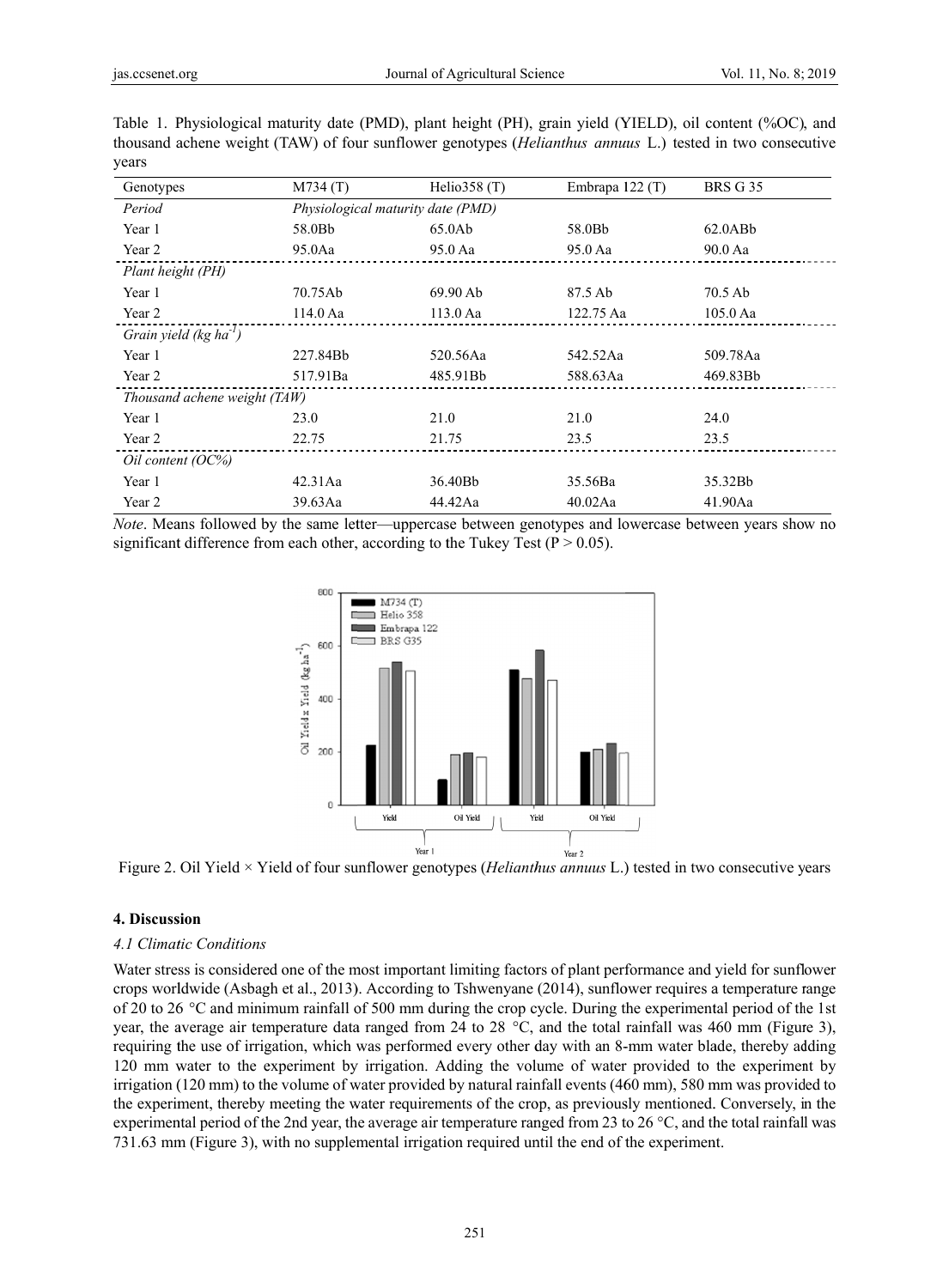



#### *4.2 Initial Flowering Date (IFD)*

The IFD ranged from 29 to 36 days in the 1st year and from 55 to 60 days in the 2nd year (Figure 1). These significant differences between the phenological cycles of sunflower genotypes have already been observed in other studies (Khoufi et al., 2013; Godinho et al., 2011), both in Brazil and in other countries. They mainly resulted from changes in plant structure occurring because each part of the plant has a different water requirement, and different physiological processes were prevalent at the various stages of plant development. Furthermore, some plant structures are more sensitive than others to the decreased water potential of the soil and, therefore, decreased water in the plant tissues (Grieu et al., 2008).

In the 1st year, the genotype Helio 358 took 36 days to begin flowering, whereas the other genotypes used in the experiment—M 734 (T), Embrapa 122, and BRS G 35—began flowering at 29 days. In the 2nd year, the IFD of the genotypes M 734 (T), Helio 358, and Embrapa 122 occurred at 60 days, whereas the genotype BRS G 35 took 55 days to begin flowering. In the study conducted by Nobre et al. (2012), the agronomic characteristics of the 10 sunflower genotypes were assessed, including Helio 358 and M734 (T). The authors observed that the IFD of these genotypes ranged from 50 to 63 days, and these values were similar to the values observed in the 2nd study year in the present study. In contrast, in a study conducted by Migon et al. (2012), the genotypes Helio 358 showed late development, with an IFD ranging from 70 to 77 days.

Several studies have shown the effect of climatic conditions on the agronomic characteristics of sunflower genotypes (Pereyra-Irujo, 2009; Pekcan et al., 2015; Robert, Rajasekar, & Manivannan, 2016). The beginning of the flowering period mainly depends on the genotype, temperature, and water availability (Kaleem, Hassan, & Saleem, 2009; Garcia Lopez et al., 2014). The decreased total volume of water observed in the 1st study year may explain the early IFD in that year. In general, flowering was later for all genotypes assessed in the 2nd year, which may be explained by the different environmental conditions that prevailed during the period, including the increased total volume of water (731.63 mm) available to the crop. Furthermore, the high rainfall that occurred immediately after sowing in the 2nd year may have adversely affected early plant development.

#### *4.3 Physiological Maturity Date (PMD)*

The PMD variable showed significant differences ( $P < 0.05$ ) between the genotypes tested in the 1st study year. When the volume of water available for proper crop development is limited, precocity is desirable to attenuate the environmental effect on grain filling, which enables a satisfactory YIELD (Nobre et al., 2012).

In the 1st year, the PMD ranged from 58 to 65 days, whereas the PMD ranged from 90 to 95 days in the 2nd year. The latest PMDs assessed in the 1st year were found in the BRS G 35 and Helio 358 genotypes, which required 62 and 65 days, respectively, to reach physiological maturity. Conversely, the other genotypes tested in the 1st year required 58 days to reach maturity. The differences in PMD among the genotypes may be correlated with receptacle size. According to Fernández-Luqueño et al. (2014) plants with small receptacles more easily lose water, thereby shortening the time to reach maturity.

In general, physiological maturity occurred later in the 2nd study year than in the 1st year for all genotypes, with no significant difference between them ( $P < 0.05$ ). According to Buriro et al. (2015), exposure to high temperatures, combined with water stress, may affect both water accumulation and loss from the fruit and stop grain growth, thus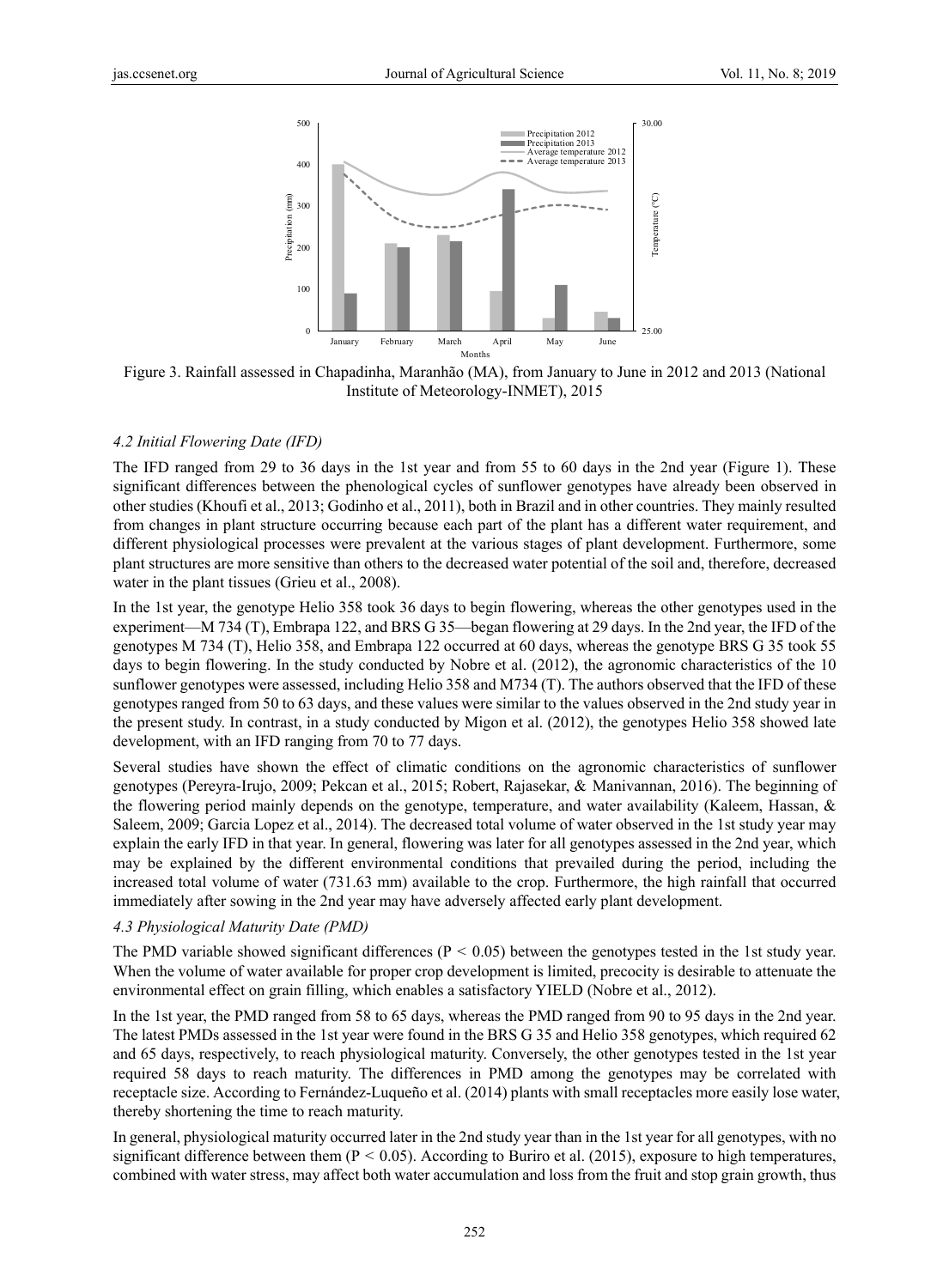shortening the time to reach physiological maturity, which is longer in unstressed plants. Despite the use of complementary irrigation in the 1st study year, a period of water stress may have occurred. This factor accelerated the senescence process, thereby accelerating leaf fall, stopping normal fruit growth and leading to an early PMD. According to Killi et al. (2017), the period of physiological maturity is characterized by water loss in the achenes. This period lasts from 20 to 30 days and is related to the rate of water loss, climatic conditions, and genotype.

# *4.4 Plant Height (PH)*

The PH in the 1st study year ranged from 70 to 87 cm, whereas PH ranged from 105 to 122 cm in the 2nd year. Like other variables of this study, the climatic conditions of each experimental period were decisive for the final values of PH, with better results in all genotypes in the 2nd study year, when the environmental conditions were favorable to plant development during most of the vegetative cycle, with an average increase of 40 cm in PH being observed for each genotype in the 2nd year relative to the 1st year. Within the 1st and within the 2nd study years, no significant difference ( $P > 0.05$ ) in PH values occurred among the sunflower genotypes.

In the study conducted by Pivetta et al. (2012), aimed at identifying superior sunflower genotypes, the authors observed that the PH was the only biometric parameter tested that showed significant differences between the study genotypes. Height is a key characteristic for mechanized agriculture, and it should be uniform to enable an adequate harvest without crop losses. Ivanoff et al. (2010) detected unevenness problems in the variables height, stem diameter, and flower head diameter in the variety Embrapa 122, and this unevenness may limit the use of mechanized harvesting. This unevenness was also found in Embrapa 122 and in BRS G35 in the present study because they are open-pollination populations.

Very tall sunflower plants may hinder plant pest control. However, the PHs (less than 1.3 m) assessed for these genotypes do not preclude the application of pesticides and other plant pest-control measures. According to Carvalho, França Neto, and Krzyzanowsky (2006), tall plants are desirable, especially in environments with low disease control or low fertility levels.

## *4.5 Grain Yield (YIELD)*

According to Lawal et al. (2011), YIELD is affected considerably by the flowering time of the crop because it affects the vegetative and reproductive growth. Except for genotype M734 (T), all genotypes showed high yield and grain performance in the 1st year, even though the plants were taller and had a longer cycle.

The genotypes M734 (T), Helio 358, Embrapa 122, and BRS G 35, in the 1st year, showed YIELD values ranging from 1063 to 2531 kg ha<sup>-1</sup>. In studies conducted by De Oliveira et al. (2011) and Balbinot Junior, Backes and Souza (2009), values of 2000 kg ha<sup>-1</sup> and 1950 kg ha<sup>-1</sup> were found for the cultivars Helio358 and M743, respectively.

In the 1st year, the best YIELDs were found in Embrapa 122, BRS G 35, and Helio 358, and the genotype Embrapa 122 stood out in the 2nd year, with a yield of  $2354$  kg ha<sup>-1</sup>, which differed significantly from that of the other genotypes. Thus, although Embrapa 12 is an open-pollination population, this was the only genotype that stood out in both study years. Compared with the use of hybrids, the advantage of using an open-pollination population is the lower seed price and the possibility of multiplication for own use.

# *4.6 Thousand Achene Weight (TAW)*

The parameter TAW showed no significant difference among the genotypes in the 1st year, ranging from 21 to 23 g, and the same performance and variation were observed in the 2nd experimental year, with weights ranging from 21.7 to 23.5 g. In contrast to the findings of this study, differences in the TAW among the genotypes have been reported in other studies and are explained by the dry matter accumulation in the achenes, which depends on the genotype and the water availability (Canavar et al., 2010; Ion et al., 2015).

# *4.7 Oil Content (OC%)*

In the 1st experimental year, the sunflower genotype M734 (T) had the highest OC% (P < 0.05), with 42%. The other genotypes showed no significant differences among each other ( $P < 0.05$ ), with a mean value of 35%. Conversely, in the 2nd year, the values of the OC% ranged from 39 to 44%, albeit with no significant differences (P  $<$  0.05) from each other. Agele et al. (2007) and Izquierdo et al. (2008) reported higher differences in oil OC% among the sunflower genotypes than those found in the present study. Despite irrigating in the 1st study year, the crop may have experienced water stress in critical stages of growth, which did not favor the genotypes.

In the study by Andrianasolo et al. (2014), predicting the sunflower oil concentration as a function of the variety, crop management and environmental conditions, the authors concluded that the variety factor would rank first among oil concentration determinants. However, recent studies have shown different responses of sunflower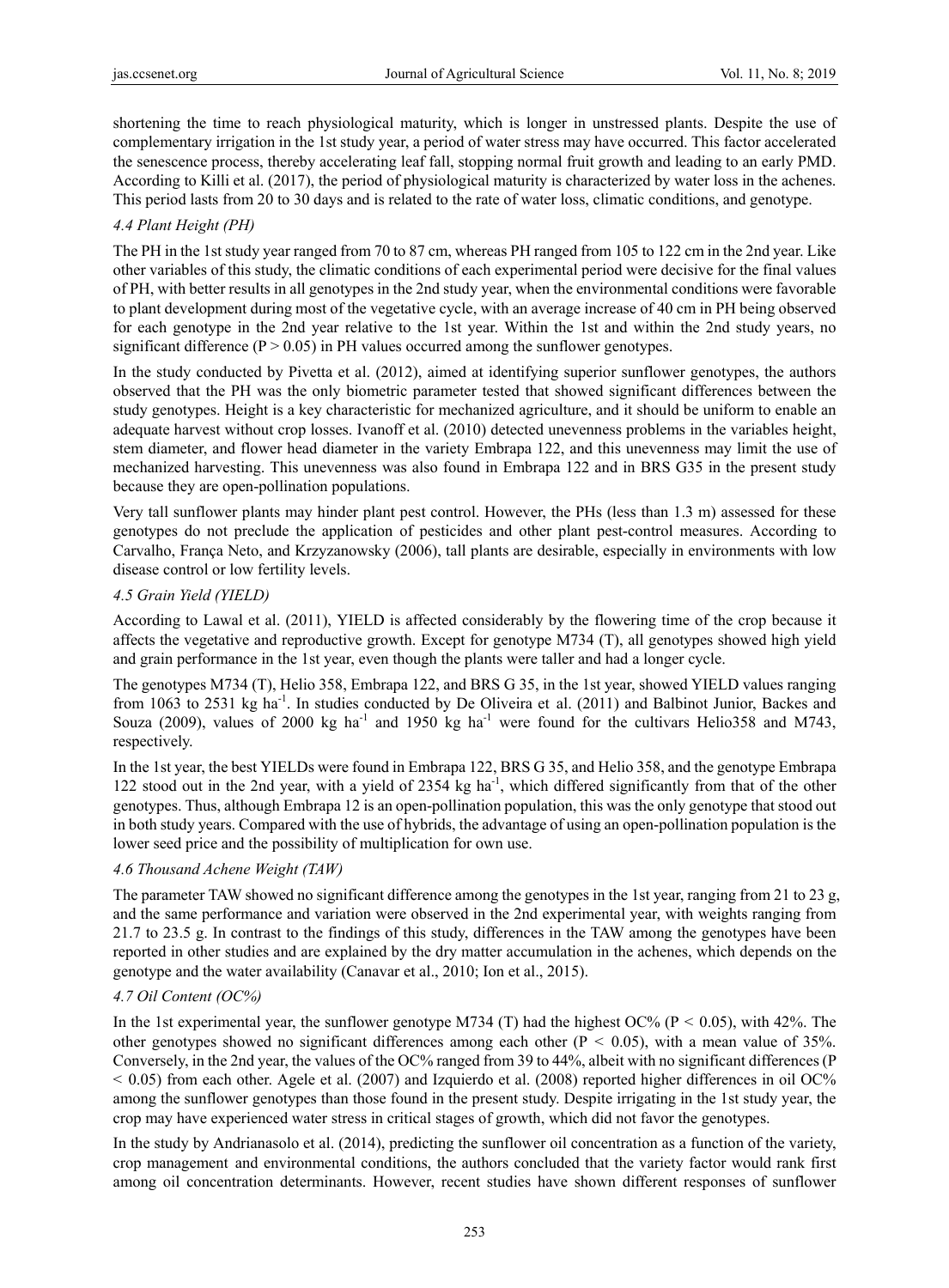genotypes regarding OC% under different management and environmental conditions (Champolivier et al., 2011; Andrianasolo et al., 2012).

In addition to genotype and environmental conditions, the sunflower OC% may be affected by other factors, including the sowing time. Thomaz (2008) reported 34.7% to 42.6% OC% in the genotype M 734 (T) sown at different times. These values are similar to the findings of the present study for the same genotype. However, in the present study, in both study years, sowing was performed at the same time, which should not affect the OC% of the genotypes tested.

## *4.8 Oil Yield × Yield Ratio*

In the study conducted by Backes et al. (2008), the genotype Embrapa 122 had the best YIELD. The same result was observed in both years of the present study, with the Embrapa 122 genotype showing good YIELDs and, therefore, the best Oil Yield  $\times$  Yield ratio (Figure 2). According to Dalchiavon et al. (2016), the desirable OC% for the industry is higher than 40%; therefore, some companies provide bonuses to farmers who deliver achenes with values higher than 40% and penalize farmers when the values are lower than 40%. The greater the bonus is for seeds with an OC% higher than 40%, the greater the preference will be of farmers for hybrids with good oil yields as well as good YIELDs.

## **5. Conclusion**

Considering the heterogeneity of the rainfall distribution as an important characteristic of the Pre-Amazon region of Brazil, the genotype Embrapa 122 is recommended to this region, showing high oil production under water stress conditions, which is common in this region.

## **Acknowledgements**

The authors would like to thank FAPEMA—Fundação de Amparo à Pesquisa e ao Desenvolvimento Científico e Tecnológico do Maranhão ds/for funding this research.

## **References**

- Almeida, C. A., Coutinho, A. C., Esquerdo, J. C. D. M., Adami, M., Venturieri, A., Diniz, C. G., … Gomes, A. R. (2016). High spatial resolution land use and land cover mapping of the Brazilian Legal Amazon in 2008 using Landsat-5/TM and MODIS data. *Acta Amazonica, 46*(3), 291-302. https://doi.org/10.1590/1809-4392 201505504
- Andrianasolo, F. N. (2014). Prediction of sunflower grain oil concentration as a function of variety, crop management and environment using statistical models. *European Journal of Agronomy, 54*, 84-96. https://doi.org/10.1016/j.eja.2013.12.002
- Andrianasolo, F. N., Champolivier, L., Maury, P., & Debaeke, P., (2012). Plant density contribution to seed oil content the responses of contrasting sunflower genotypes grown in multi-environmental network. *Proceedings of the 18th Inter. Sunflower Conf.* (pp. 724-729).
- Arshad, M., Khan, M. A., Ullah, I., & Amjad, M. (2013). Development of short duration and high yielding indigenous sunflower (*Helianthus annuus* L.) hybrid*s. Sci. Tec. and Development, 32*(3), 205-214.
- Asbagh, F. T., Gorttapeh, A. H., Fayaz-Moghadam, A., Saber-Rezaie, M., Feghnabi, F., Eizadkhah, M., … Moghadam-Pour, S. N. Effect of planting date and irrigation management on sunflower yield and yield components. *Research Journal of Biological Sciences, 4*, 306-308.
- Backes, R. L., Sousa, A. M., Balbinot Junior. A. A., Galotti, J. M., & Bavaresco, A. (2008) Desempenho de cultivares de girassol em duas épocas de plantio de safrinha no Planalto Norte Catarinense*. Scientia Agraria, 9*, 41-48. https://doi.org/10.5380/rsa.v9i1.10131
- Balbinot Junior, A. A., Backes, R. L., & Souza, A. M. (2009). Performance of sunflower cultivars in three planting dates in North plateau of Santa Catarina state. *Scientia Agraria*, 10-2. https://doi.org/10.5380/rsa.v10i2. 13581
- Brasil, Ministério da Agricultura, Pecuária e Abastecimento. (2016). Retrieved from http://www.agricultura. gov.br
- Buriro, M., Sanjrani, A. S., Chachar, Q. I., Chavar, N. A. Chachar, S. D., Buriro, B., … Mangan, T. (2015). Effect of water stress on growth and yield of sunflower, *Journal of Agricultural Science and Technology, 11*, 1547-1563.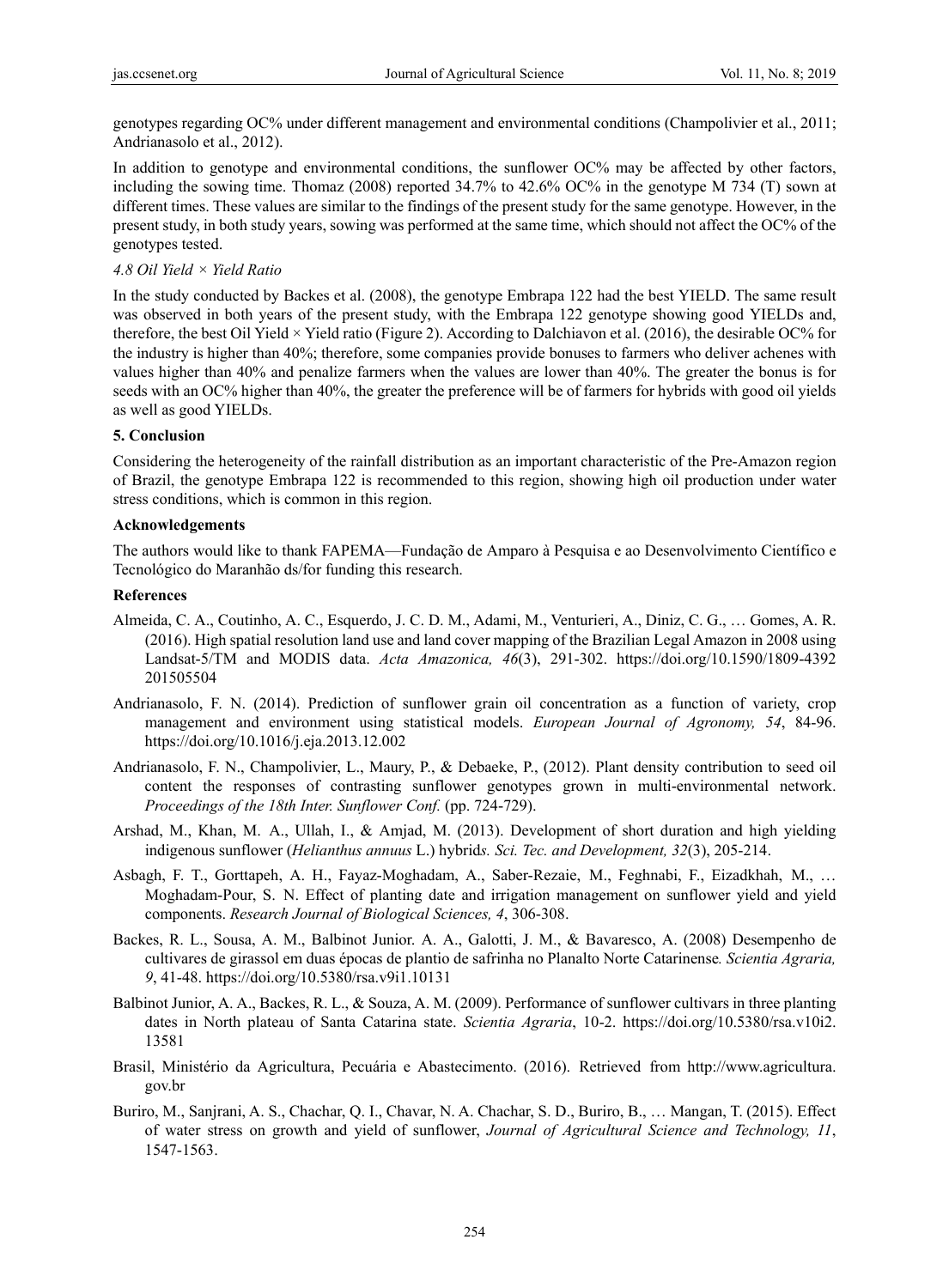- Canavar, O., Ellmer, F., & Chmielewski, F. M. (2010). Investigation of yield and yield components of sunflower (*Helianthus annuus* L.) cultivars in the ecological conditions of Berlin (Germany). *Helia, 33*, 117-130. https://doi.org/10.2298/HEL1053117C
- Carvalho, M. L. M., França Neto, J. B., & Krzyzanowsky, F. C. (2006). Controle e qualidade na produção de sementes. *Informe Agropecuário., 27*, 52-58.
- Casadebaig, P., Guilioni, L., Lecoeur, J., Christopher, A., Champolivier, L., & Debaeke, P. (2011). Sunflower, A model to simulate genotype-specific performance of the sunflower crop in contrasting environments. *Agricultural and Forest Meteorology, 151*, 163-178. https://doi.org/10.1016/j.agrformet.2010.09.012
- Champolivier, L. (2011). Construire des stratégies de production adaptées aux débouchés à l'échelle du bassin de collecte. *Innovations Agronomiques, 14*, 39-57.
- Dalchiavon, F. C., Carvalho, C. G. P., Amabile, R. F., Godinho, V. P. C., Ramos, M. P., & Anselmo J. L. (2016). Características agronômicas e suas correlações em híbridos de girassol adaptados à segunda safra. *Pesquisa Agropecuária Brasileira, 51*, 1806-1812. https://doi.org/10.1590/s0100-204x2016001100002
- EMBRAPA ALGODÃO. (2008). *Oleaginosas e seus óleos: Vantagens e desvantagens para produção de biodiesel*. Esberard de Macêdo Beltrão e Maria Isaura Pereira de Oliveira, Campina Grande.
- Embrapa Soja (Empresa Brasileira de Pesquisa Agropecuária). (2001). *Tecnologia para produção do óleo de soja: Descrição das etapas, equipamentos, produtos e subprodutos*.
- Fernández-Luqueño, F., Lopez Valdez, F., Miranda Aranbula, M., Rosas Morales, M., Pariona, N., & Espinoza Zapata, R. (2014). *An introduction to the sunflower crop* (Chapter 1 in Sunflowers, pp. 1-18). Nova Science Publishers.
- Godinho, V. P. C., Utumi, M. M., Carvalho, C. G. P., Brogin, R. L., Silva, G. S., Passos, A. M. A., & Botelo, F. J. E. (2011). Avaliação de genótipos de girassol para o cerrado de Rondônia e Mato Grosso: Rede nacional (Final 2). *Reunião Nacional de Pesquisa de Girassol* (pp. 339-342).
- Grieu, P., Maury, P., Debaeke, P., & Sariffi, A. (2008). Améliorer la tolérance à la sécheresse du tournesol: Apports del'écophysiologie et de la génétique. *Innovations Agronomiques, 2*, 37-51.
- IBGE (Instituto Brasileiro de Geografia e Estatística). (2012). *Lavoura Temporária*. Retrieved from http://www.ibge.gov.br/estadosat/temas.php?sigla=rn&tema=lavouratemporaria2012
- Ion, V., Dicu, G., Bassa, A. G., Dumbrava, M., Temocico, G., Epuri, L. I., & State, D. (2015). Sunflower Yield and Yield Components under Different Sowing Conditions. *Agriculture and Agricultural Science Procedia, 6*, 44-51. https://doi.org/10.1016/j.aaspro.2015.08.036
- Izquierdo, N. G., Dozio, G. A. A., Cantarero, M., Lujan, J., & Aguirezabel, L. A. N. (2008). Weight per grain, oil concentration and solar radiation intercepted during grain filling in black hull and stripped hull sunflower hybrids. *Crop Science, 48*, 688-699. https://doi.org/10.2135/cropsci2007.06.0339
- Ivanoff, M. E. A., Uchoa, S. C. P., Alves, J. M. A., Smirdele, O. J., & Sediyama, T. (2010). Formas de aplicação de nitrogênio em três cultivares de girassol na savana de Roraima. *Revista Ciência Agronômica, 41*, 319-325. https://doi.org/10.1590/S1806-66902010000300001
- Kaleem, S., Hassan, F. U., & Saleem, A. (2009). Influence of environmental variations on physiological attributes of sunflower. *African Journal of Biotechnology, 8*, 3531-9.
- Killi, D., Bussotti, F., Raschi, A., & Haworth, M. (2017). Adaptation to high temperature mitigates the impact of water deficit during combined heat and drought stress in C3 sunflower and C4 maize varieties with contrasting drought tolerance. *Physiologia Plantarum, 159*, 130-147. https://doi.org/10.1111/ppl.12490
- Khoufi, S., Khamassi, K., Aoun, N., & Jeddiet, R. S. F. (2013). Assessment of diversity of phenologically and morphologically related traits among adapted populations of sunflower (*Helianthus annuus L*.). *Helia, 36*, 29-40. https://doi.org/10.2298/HEL1358029K
- Lawal, B. A., & Mohmood, N. (2011). Effect of planting time on sunflower (*Helianthus annuus L*.) productivity in Ibadan, Nigeria. *African Journal of Agricultural Research, 6*, 3049-3054.
- Migon, L. (2012). *Avaliação do desempenho de híbridos de girassol na FAPAGRO Serra em Veranópolis/RS*. Simpósio Estadual de Agroenergia, IV Reunião Técnica de Agroenergia-RS.